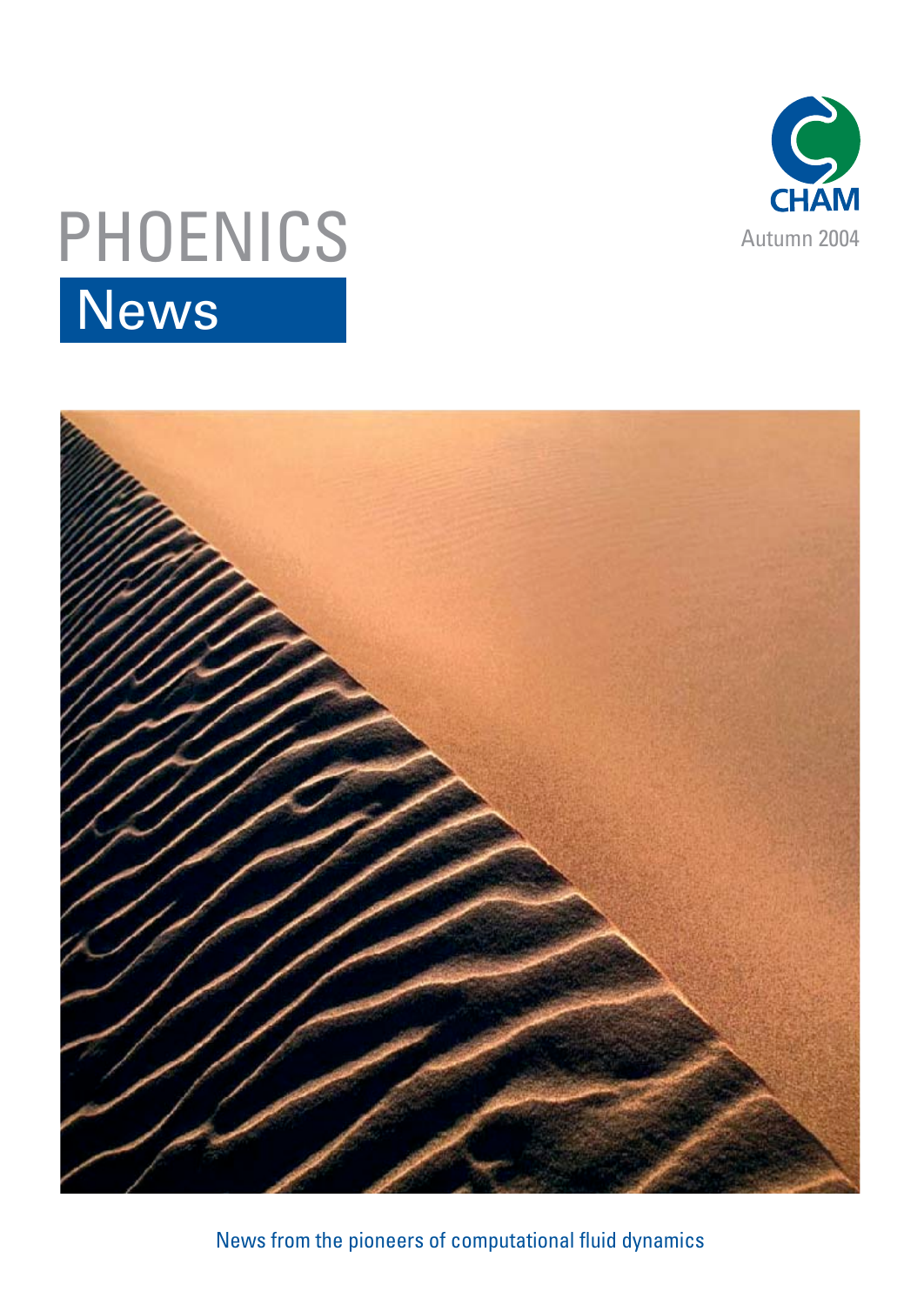

## PHOENICS News

Designed & Edited by Peter Spalding Comments and articles for future publication may be sent to :- CHAM Ltd 40 High Street, Wimbledon Village, London SW19 5AU or emailed to:*pls@cham.co.uk*



| <b>Front Cover</b> |                                    |
|--------------------|------------------------------------|
| Page 2             | Points of contact                  |
| Page 3             | <b>Editorial / Conference News</b> |
| Page 4             | Hevacomp / WindSim / VWT           |

| Page 5   | Application Story: Orion Consulting /<br>CFD On-Line |
|----------|------------------------------------------------------|
| Page 6/7 | What's new in PHOENICS                               |
| Page 7/8 | <b>Application Stories - Chemtech</b>                |
| Page 8   | PHOENICS On-Line / F1 VWT /<br>PHOFNICS award        |
| Page-9   | <b>CHAM Consultancy Update</b>                       |
| Page 10  | <b>Application Story: Adviesburo Van Hooft</b>       |
| Page 11  | <b>Agents' News</b>                                  |
| Page 12  | Your FAO's<br><b>PHOENICS - Student Edition</b>      |

#### **CHAM Limited**

40 High Street Wimbledon Village London SW19 5AU United Kingdom

Tel: +4420 8947 7651 Fax:+4420 8879 3497 Email: sales@cham.co.uk

#### **CHAM Japan**

406 Kojimachi Intelegent Bldg 4F, 3-5-4 Kojimachi Chiyoda-ku Tokyo 102 Japan

Tel: +81 35 21 09 356 Fax: +81 35 21 09 359 Email: customer@phoenics.co.jp

#### **CHAM Russia**

Moscow Power Engineering Institute Office 1-102 Krasnokasarmennaya Street 14 111250 Moscow Russia

Tel: +7 095 362 7360 Fax:+7 095 918 14 69 Email: algin@online.ru

**AUSTRALIA** ACADS-BSG

Email: acadsbsg@ozemail.com.au **BALKANS** Vinca Institute of Nuclear Sciences Email: xgrafon@eunet.yu

**BRAZIL CHEMTECH** Email: chemtech@chemtech.com.br **CHINA** CHAM Shanghai

Email: phoenics@sh163.net **FINLAND** GEM Systems

Email: gem.systems@gemsystems.fi **FRANCE Arcofluid** Email: arcofluid@fr.inter.net

**GERMANY** a-CFD Email: hw.mindt@a-cfd.de **GREECE** Sybilla Email: sybilla@hol.gr **INDIA** C-DAC Email: vikas@cdacindia.com **JAPAN** CRC Solutions Email: a-suzuki@crc.co.jp **KOREA** ACT2000 Email: dsyeom@act-e.co.kr UIT Email: stkim@uitsolutions.com **MALAYSIA**

Cybron Technology Email: danalakshmi@cybron.co.my **MEXICO** Vortex de Mexico Email: vortexmx@prodigy.net.mx

**MIDDLE EAST** Locke Carey Consultants Email: lcfc@emirates.net.ae

**NORWAY** LM FlowConsult Email: terje.toften@larsmyhre.no

**TAIWAN CHAMPION** Email: sales@c-h-a-m-p-i-o-n.com.tw

**UK** S&C Thermofluids Email: tony.smith@thermofluids.co.uk

**USA / CANADA** ACFDA Email: acfda@sympatico.ca

Corporate

proprate

Contents

Addresses

ddresses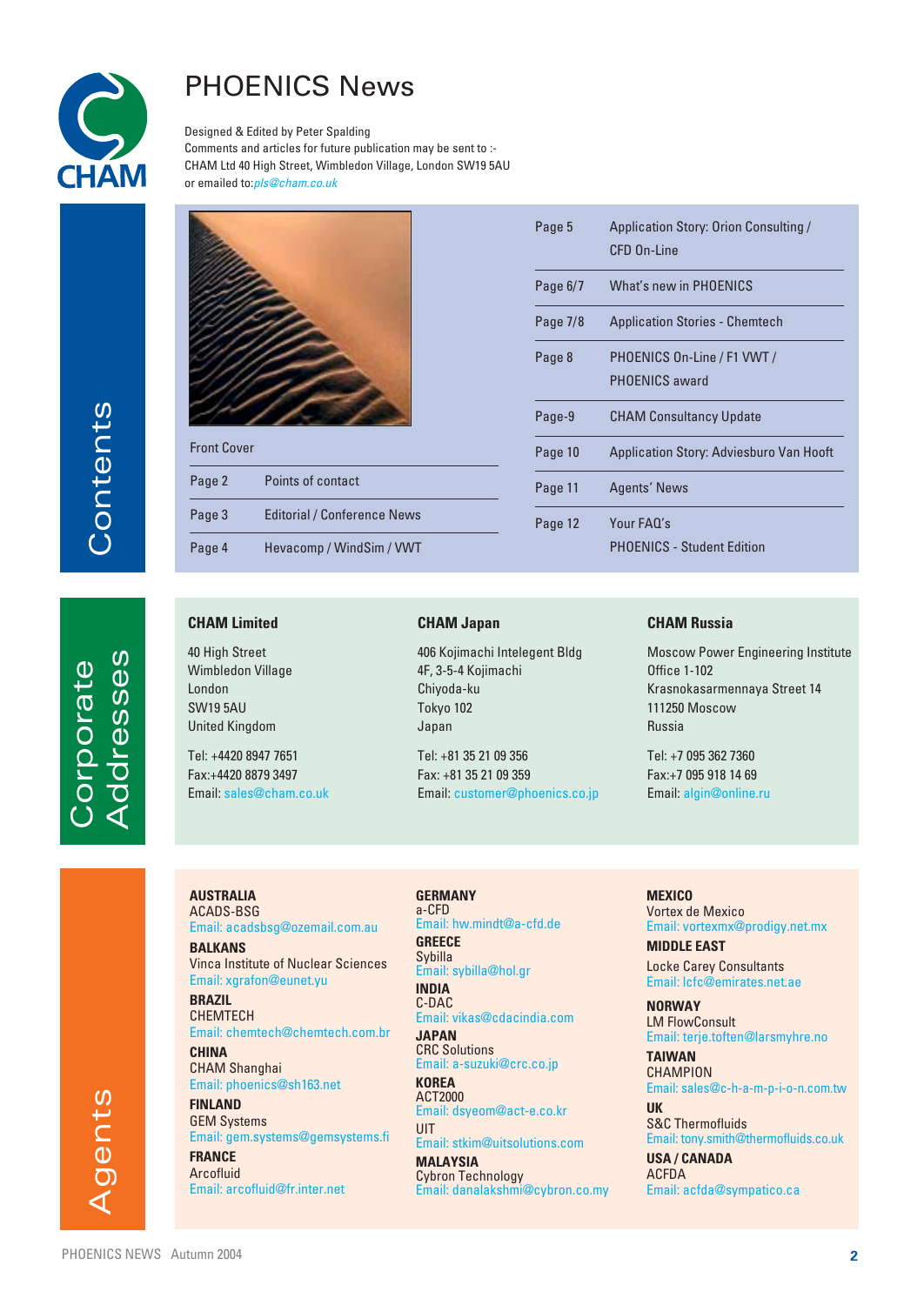### Editorial *by Brian Spalding*

**In the time since our last issue of PHOENICS News several versions of the code have been produced, and PHOENICS V3.5.1 has been in use for almost a year.**

The solver was improved with respect to PARSOL, MOFOR, IN-FORM and fine-gridembedding and the improvements have been generally both successful and welcomed by users. PHOENICS, however, is never static and more changes and improvements have been made so that we are now testing V3.6 with the features listed on page 6.

The PHOENICS Conference in Melbourne brought Users and Agents together to exchange experiences and ideas and to have an opportunity to meet in both technical and social environments. Murray Mason and his staff from ACADS provided us with a wonderful experience outside the conference and course venues as well as interesting and challenging events within them.



In the UK we have increased our staff with the addition of David Cottrell who has joined us to sell PHOENICS and is working to expand the niche market of motor racing where he has a vested interest as he races in Formula V.

We are also extending User Support and welcome back Mick Hughes who worked with us some five years back. Mick is joining Mike Malin's team to assist with the queries received from our users.

We plan to use these newsletters as an electronic method of bringing agents and users up-to-date and into contact with each other. Please take advantage of this platform to advise us of the work you are doing with PHOENICS and to keep us informed of what is happening in your geographical or technical area in the world of CFD.

### PHOENICS Conference



**Following the successful meeting in Moscow in 2002**, **CHAM's bi-annual International PHOENICS Conference was held in May in Melbourne, Australia.**

It was organised by Murray Mason of ACADS-BSG, and held at the Melbourne Exhibition Centre in conjunction with the Air Conditioning, Refrigeration and Building Services (ARBS) bi-annual Exhibition.

We thank Murray for a friendly welcome and the excellent facilities provided.

The event was specifically targeted towards our Pacific Rim audience, and oriented towards the HVAC / building service industry; and the programme featured many excellent presentations from participants from Australia, New Zealand, and the Far East. The 3-day conference was followed by 2 days of PHOENICS-based Workshop sessions.



A special CD was provided to all participants and some of the conference papers will be published in the PHOENICS Journal.

For further details contact Petula Smith, email: ps@cham.co.uk.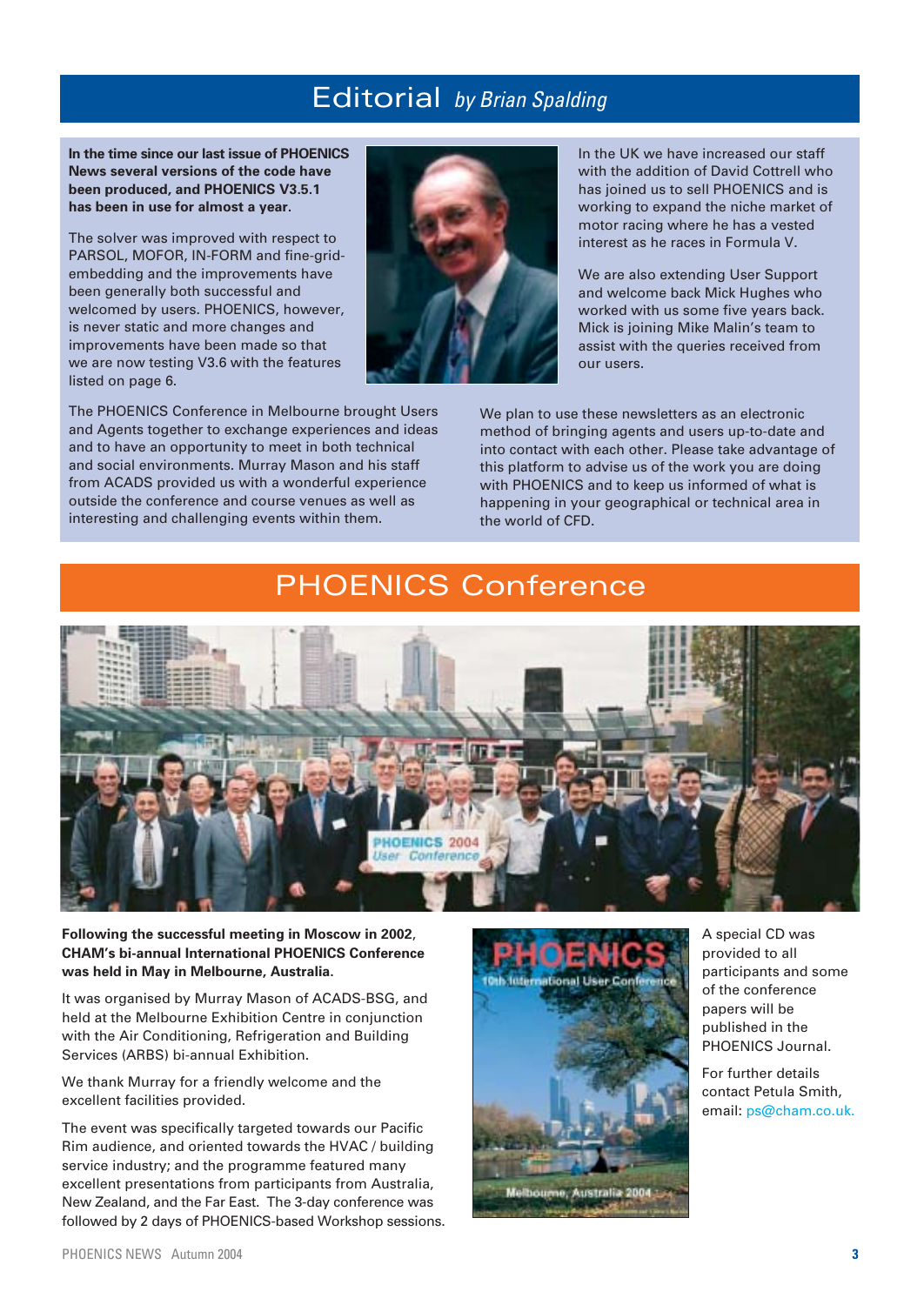### Hevacomp Collaboration

### HEVACOMP

**CHAM is delighted to announce that, in early 2004, we joined forces with HevaComp Limited.** The aim is to supply an add-on CFD solver to the post-processing options of HevaComp's new "Whole Building" module to supplement their successful suite of Building Services software.

Hevacomp (formed in 1981) is the firmly established UK

market leader in building services design and CAD software. Hevacomp software is acknowledged as the industry standard, with over 2000 user sites - the largest user base of any developer in the building services field.

The HEVACOMP/PHOENICS add-on is scheduled for release in May 2005. http://www.hevacomp.co.uk

### Windsim Update

# windsim

**The Norwegian company Vector AS** s**trengthens its position as the No1 provider of CFD-based software for optimising the energy production from wind-farms.** (See Page 5 for WindSim application story.)

WindSim -4.0, which uses PHOENICS as its CFD engine, is now available.

For further information click on: http://windsim.com

#### **WindSim courses and workshops:**

- Hamburg, 6-7 Sept 2004, Workshop
- Rome, 27-29 Sept 2004, Tra[ining](http://windsim.com)
- Tønsberg, 20-22 Jun 2005, Training

Arne Reidar Gravdahl reports: We had a course in Norway this June, which was a great success (including a sailboat trip). We will make this a yearly event. This autumn we will participate at the following exhibitions:

Zaragoza, Sept 22-24 2004, PowerExpo http://www.powerexpo.org/

Rome,Sept 30-Oct 2, Eolica Expo Mediterranean http://www.eolicaexpo.com/

[London, Nov 22-25 2004, EW](http://www.powerexpo.org/)EC http://www.ewec.info/

### Virtual Wind [Tunnel \(VWT](http://www.eolicaexpo.com/))



**As a result of the popularity of the F1-VWT product created for the F1-in-schools programme**, CHAM has released a commercial variant especially for the racing car industry to model aerodynamics with particular attention to lift/drag simulations.

PHOENICS results were favourably compared with wind-

tunnel tests carried out at MIRA using a private Formula-V race car shown above.

Additional cases have been run on Formula-3 and Formula-Student variants.

For further information contact sales@cham.co.uk.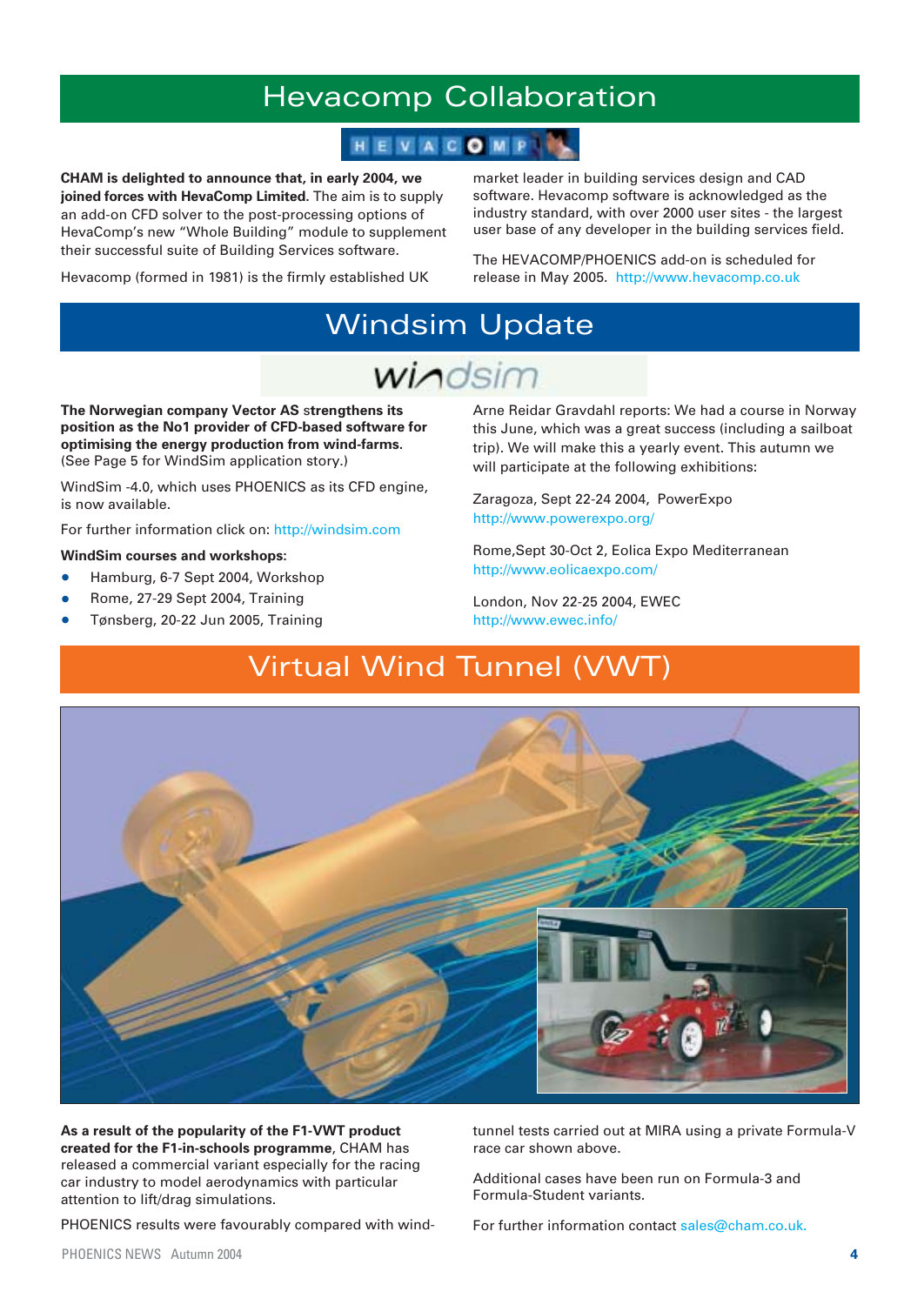### Windfield Simulation for Alpine Skiing Area

**Orion Consulting Engineers have completed a set of wind maps for the Blafjöll Skiing Area near Reykjavik, Iceland. The maps are based on wind field simulations using the PHOENICS-based WindSim product developed by Vector AS.**

Blafjöll Skiing Area is exposed to frequent and strong winds during the winter, which in turn makes it difficult to operate ski lifts. Also due to strong winds, the relocation of snow due to drifting is a problem.

The objective of the project was to create a comprehensive overview for wind climate in the area. This includes the preparation of maps showing the spatial distribution of wind speed in the area as well as the compilation of climatologies (windroses) for strategic spots.



#### **Map Description**

A series of nine maps was produced. Maps no. 1 through 8 are dedicated to a certain wind direction. Each map presents results for a sector of 45°, the first centred around the North (°), the second at NNE (45°), the third at East (90°) and so on. The velocity scale is normalized according to the registered wind speed at an automatic weather station inside the area (marked with a red circle, no. 1486 on the maps).

Map no. 9 displays the calculated average wind speed distribution in the terrain during the winter. The map is based on the preceding simulations for each sector and the climatology from station no. 1486. This map also displays a selection of transferred climatologies located e.g. in ski-lift paths on mountain crests.



#### **Application**

The maps are useful for area authorities when estimating down-time for each facility due to strong winds and for real-time monitoring of weather conditions. The data are also useful for the future development of the area, that is for planning locations for future ski-lifts and ski-routes and for planning snow fences for snow collection.

Orion Consulting Engineers Email: skuli@orion.is

#### *REF:*

*Wind maps for Blafjoll Skiing Area, nine maps: "Skíasvæi Höfuborgarsvæisins – Skíasvæi Bláfjöllum" (Map legend in Icelandic).* 





**To date, the PHOENICS forum on CFD On-Line**, hosted by www.cfd-online.com/Forum/phoenics.cgi has been deliberately allowed to operate without interference or input from CHAM, to permit a free exchange of ideas from PHOENICS users world-wide.

A recent review has shown that this policy may be counterproductive and, from 1 September 2004, CHAM will monitor the postings, participate in the exchange of information and contribute to users queries and opinions.

Email: support@cham.co.uk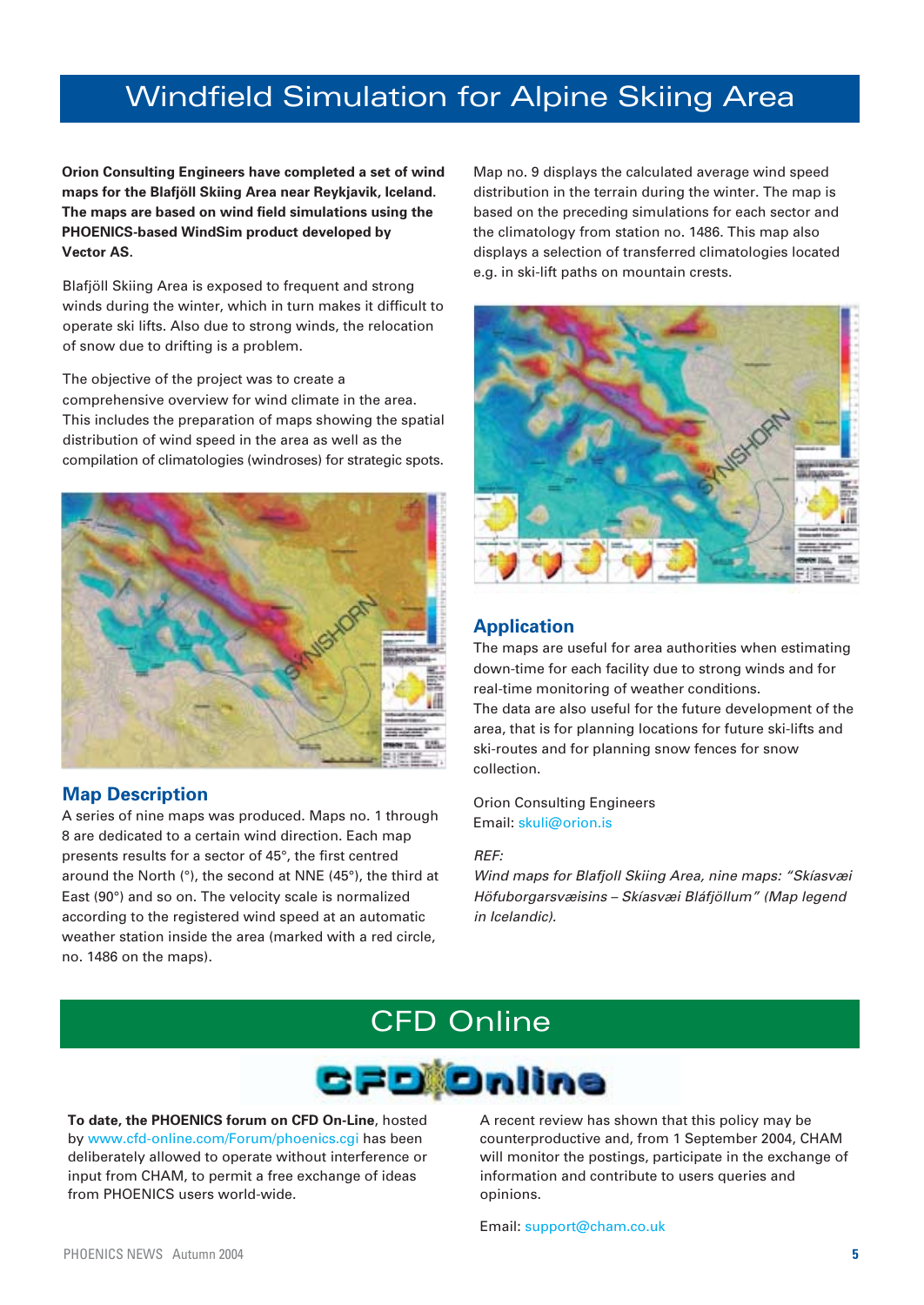### What's New in PHOENICS-3.6

**The many changes made in PHOENICS since the release of V3.5.1 include:**

- Extension of the PHOENICS object concept to permit non-geometric and geometric attributes to be stored together
- Provision of a 'quaranteed convergence' feature
- Further generalization of the solid-stress feature
- Provision of numerous new features in the graphical user interface
- Many improvements to FLAIR, the specialpurpose program for HVAC and fires in buildings
- Extensions to the PHOENICS Commander
- A re-working of Shapemaker which can now add and store non-geometric objects, as well as creating their shapes
- Use of dynamic memory allocation in all modules
- Restoration and extension of parallel-PHOENICS capabilities.

The following object types have been added to the existing list:

- "General\_plate" (zero thickness, flat or curved)
- "Drag\_lift" object (drag and lift calculation, 3D)
- "Assembly" object (master and related components structure)

[The new "Assembly" object has been introduced to act as a 'container' for any number of other objects.]

PHOENICS-3.6 is available in Beta form, with more widespread release expected during Autumn 2004.

#### **Flair Enhancements**

Many new and improved features have been added to the special-purpose FLAIR (building services) module of PHOENICS:

A "Person" object was created for a single person acting as source of heat, humidity and any solved scalars.



*Standing - and sitting - person objects*

- Similarly, the "People" object was created to represent large numbers of people.
- Diffuser (mass an heat source/sink, 3D)
- Fire object (piece-wise linear heat, mass and smoke sources for transient calculations)

The Comfort-index calculation: PPD, PMV, TRES, Mean Age of Air.

FLAIR provides for three comfort index calculations:

- Dry resultant temperature (TRES) (CIBSE Guide)
- Predicted mean vote (PMV) (ISO 7730)
- Predicted percentage dissatisfied (PPD) (ISO 7730)

| Comfort infines                                    |                                                                                                                                                                                                                                                                                                                                      | Pewe Louis passell.               |
|----------------------------------------------------|--------------------------------------------------------------------------------------------------------------------------------------------------------------------------------------------------------------------------------------------------------------------------------------------------------------------------------------|-----------------------------------|
| the following quantities are available:            |                                                                                                                                                                                                                                                                                                                                      |                                   |
| Dry Brentland Trageration (TODE)                   |                                                                                                                                                                                                                                                                                                                                      | <b>GEE</b>                        |
| Prodicted death tots commit topics                 |                                                                                                                                                                                                                                                                                                                                      | е                                 |
| <b>Drudletted Formers I</b><br>Mean Age of Air IM. | Thermal comfort index, or dry resultant<br>temporature, is a standard index used to<br>show the level of confort within the<br>cooxpied space. It is a function of air<br>temperature, air velocity and mean radiant<br>humperwistm. The formula as defined in<br>Volume & of the CIBSE Galde to:<br>tres-itrad-tair+(10*val)**0.5)/ |                                   |
|                                                    | tres - resultant temporature<br>trad - mean radient tumperature<br><b>THE</b>                                                                                                                                                                                                                                                        | (1+(184yu1) 440.5)<br>티<br>CARONE |

*Help entry on comfort indices*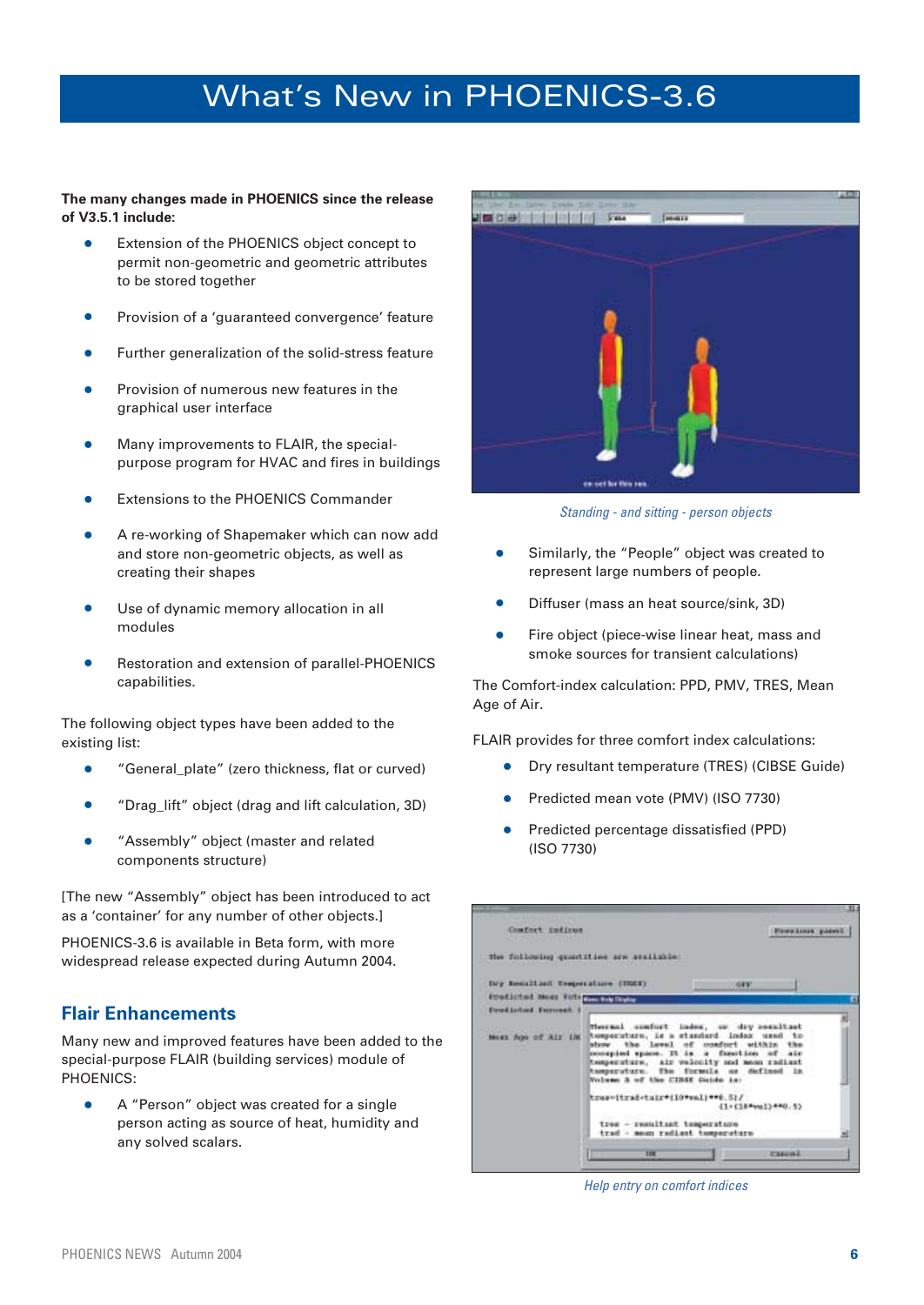### What's New in PHOENICS-3.6 - continued

FLAIR provides a humidity calculation, including output of humidity ratio and relative humidity. The solved-for specific humidity equation, MH2O, has units of kg water vapour/kg mixture. It is a mass fraction of water vapour. Several derived quantities can be displayed. These are:

- Humidity ratio, which has units of (g/kg)
- Relative humidity (%)

[In this case, the water-vapour saturation pressure, partial pressure and mole fraction are also made available for storage.

The units used to specify boundary sources (inlets, openings, volume sources) can be set on the dialogs for the individual objects.

The options are:

- Specific Humidity (Mass fraction) (kg/kg, kg/s)
- Humidity ratio (g/kg, g/s)
- Relative humidity (%)

[The default is Specific Humidity]

The default Up direction is set to Z instead of Y as in earlier versions.

The default domain size is set to  $10 \times 10 \times 3$ m to be more representative of an average room or office shape and size. The automatic convergence control is set as the default option.

A more comprehensive description of these, and other improvements, can be found by clicking on: www.cham.co.uk/phoenics\d\_polis\d\_docs\tr006\item6.htm



*Melbourne Cricket Ground Pictures featured in plot of the month - TECPLOT Inc - wwwtecplot.com*

### Thermal Exchange in Empty Spray-Section of Vacuum Towers



*Distillation tower results*

**On 29th June, two recent projects undertaken by CHAM's Brazilian agents, CHEMTECH, were presented at the II Seminar on Fractioning Innovations at "Cenpes", the Petrobras Research Center.**

Continuing on from a previous project on thermal exchange in empty spray sections, CHEMTECH has started a project to evaluate the effect of distributor height in the GOL region, as well as to improve model prediction - already developed and validated by experimental data - through the increase of pseudocomponents used in simulation and through integration with "Petrox" (Petrobras process simulator) to calculate mixture properties. Such improvements allow for model application in all tower sections.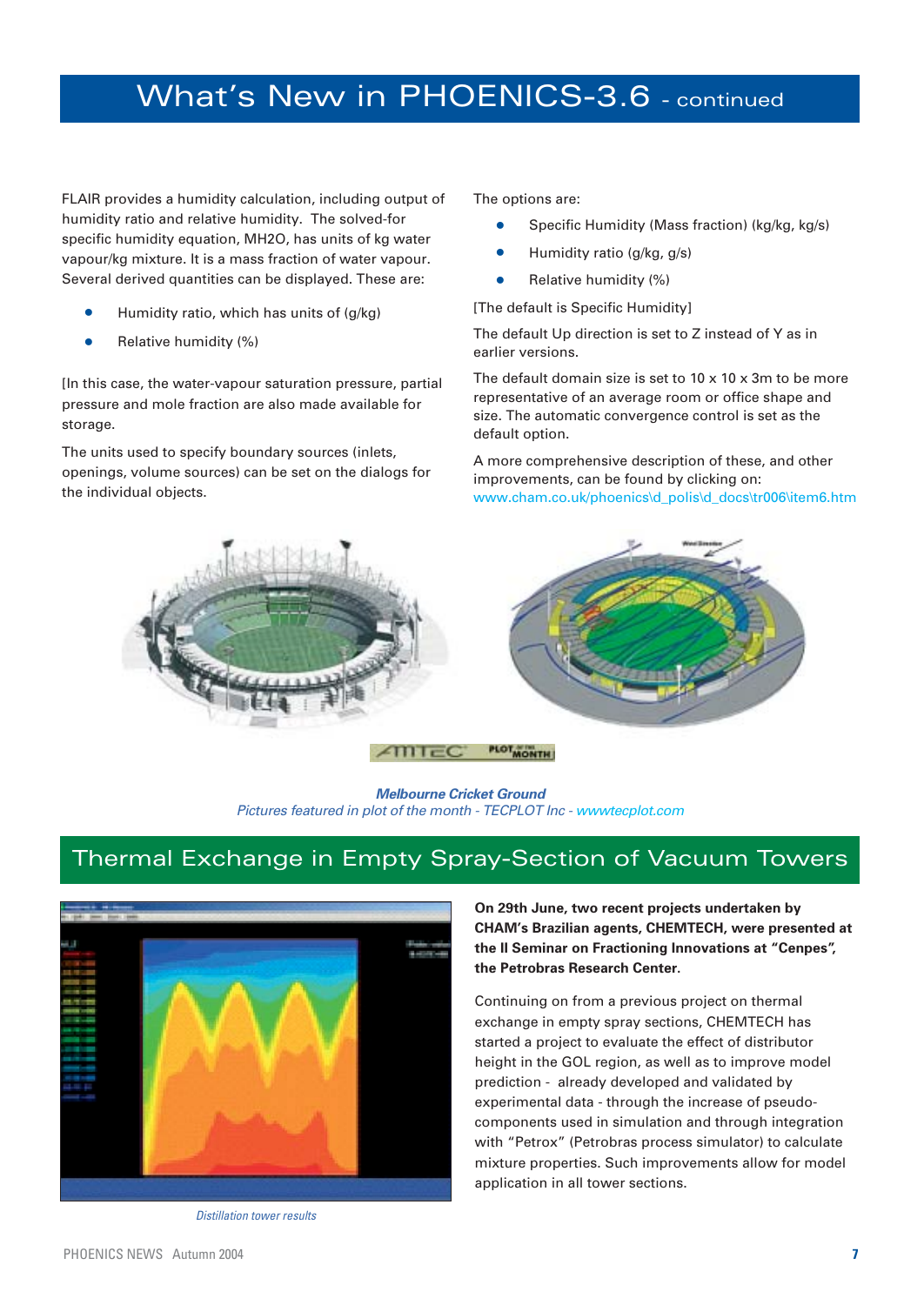### CFD Application in Refinery Coke Oven

**The coke oven at a refinery in the State of São Paulo** experienced over heating in some pipes, causing various problems such as excessive coking and corrosion. Using PHOENICS, CHEMTECH evaluated the distribution of gases and temperatures in the oven. They also evaluated different operational conditions and the effect of geometry in the distribution of temperatures and heat exchange.

The operational conditions were thus identified and modifications in oven geometry were suggested to guarantee better heat distribution in oven ducts, and reduce the excessively high temperatures in some pipes.

For more information on both projects, click on: www.chemtech.com.br/english

# PHOENICS - Only One Click Away

#### **PHOENICS On-Line, launched in 2003, has attracted an ever-increasing and international client base.**

The service, which currently provides low-cost interactive access to PHOENICS-3.5.1 via the Internet, has proven to be particularly attractive to customers wishing to make infrequent or project-based use of the code, and for those wishing to gain access from multiple locations.

Click on www.in2itive.biz/cham to find out more, or email: sales@cham.co.uk to arrange an on-line demonstration or a free trial evaluation period.



*Log On to PHOENICS On-Line*

# F1 VWT



**The "F1 Virtual Wind Tunnel" sub-set of PHOENICS, is now in widespread use by schools and colleges competing in the F1-in-Schools Challenge.**

Andrew Denford, founder of F1-in-Schools Ltd, announced "After four outstanding years of continued growth and development within the UK, the 'F1-in-Schools Challenge' spread its wings eighteen months ago to overseas countries.

Representing an important milestone in the development of the 'F1-Team-in-Schools CAD/CAM Design Challenge', the first ever International Final will be held on 5 October 2004, with representatives expected from over ten countries competing from around the world. The Final will take place at the home of Jaguar Cars, Castle Bromwich, Birmingham, UK."

CHAM will shortly be releasing the Mk3 version of the F1 VWT to incorporate the rules and regulations associated with new 'R' class model, as well as some improved graphical options.

http://www.f1inschools.co.uk

## PHOENICS Award

**CHAM offers its hearty congratulations to Mr Kevin Chow winner of the PHOENICS Award** for the best project of the 2003/2004 academic year. Kevin, who studies in the Aerospace Dept of the University of Hertfordshire, won the prize for his final year project entitled: "Novel Hypersonic Concept – Stage 1 'Nose Design".

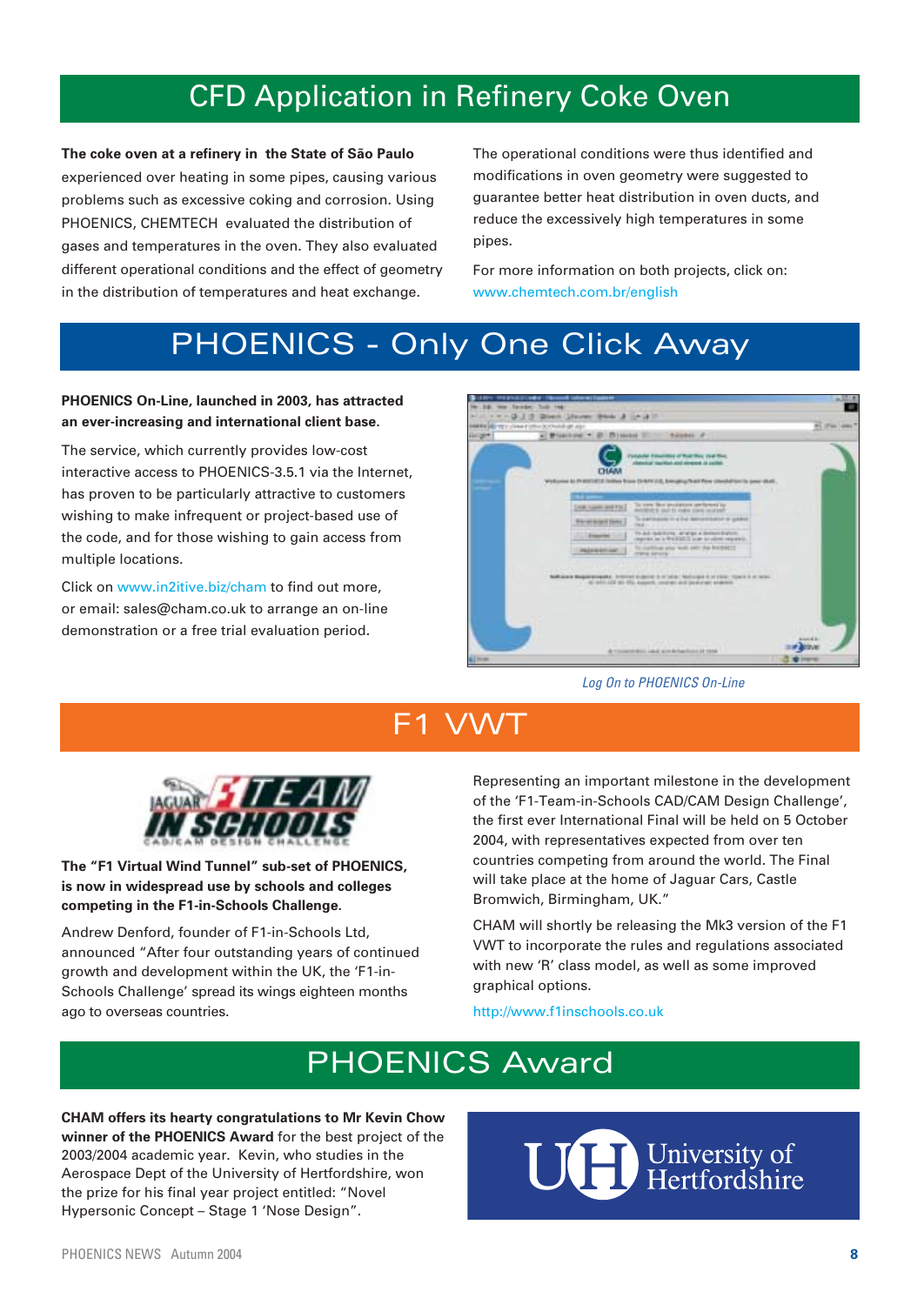### CHAM Consultancy Update

**This year and last, CHAM's consultancy team has been busier than ever and involved in an increasingly broad spectrum of applications. Here are just a few examples:**



*Stricken Oil Tanker 'Prestige'*

#### **Prestige Oil-tanker project**

During 2003, CHAM was contracted to model the plume and slick scenarios following the potentially environmentally disastrous sinking of the Prestige oil tanker off the coast of Spain in November 2002.

With 70,000 tonnes of oil retained in its holds, the Prestige has the potential to cause unsurpassed damage to the environmentally sensitive Spanish coastline. CHAM was contracted to simulate the escape of oil under various assumptions regarding the aperture size.

The "parabolic option" of PHOENICS proved to be extremely useful in simulating the "plumes" or "clouds" of oil-contaminated water that were postulated to rise from the tanker.

Some of the results proved truly surprising, for example that the pressure of a warm-water layer near the surface caused much of the oil to spread out laterally well before it reached the surface.

#### **Current Projects**

Fire studies are being undertaken on behalf of Dutch consultants, Novenco, involving the use of combined forced ventilation and sprinkler systems within a car park complex. As a direct consequence of this project, a new generic sprinkler option will be created within the FLAIR user interface for PHOENICS-3.6.x.

CHAM is working with Italian company, Centro Sviluppo Materiali (CSM), to determine the representative flow characteristics of a curved-domain steel casting process. In essence, this "state-of-the-art" project, involves 3D eddy current simulations, and focuses upon the continuous casting of a solidifying strand of steel that is subjected to electromagnetic forces.

#### **Smooth as Silk for CHAM Japan**



*Silkworms*

Concerned by the quality of silk produced by your average silk worm? Well, it's big business!

CHAM Japan, in conjunction with the Tokyo University of Agriculture & Technology, investigated the highly viscous flow and tensile strength of silk produced from a silkworm spinneret.



*Bio-Geometry from Electron Microscope to CAD & from CAD to PHOENICS*

Japanese industry is studying the complex geometry and production processes involved with this tiny animal in order to produce artificial silk of the same quality.

The emphasis thus far has been concerned with the maximum shear velocities associated with the transition from liquid protein to fibre and the pressure loss in the spinneret.

Email: support@cham.co.jp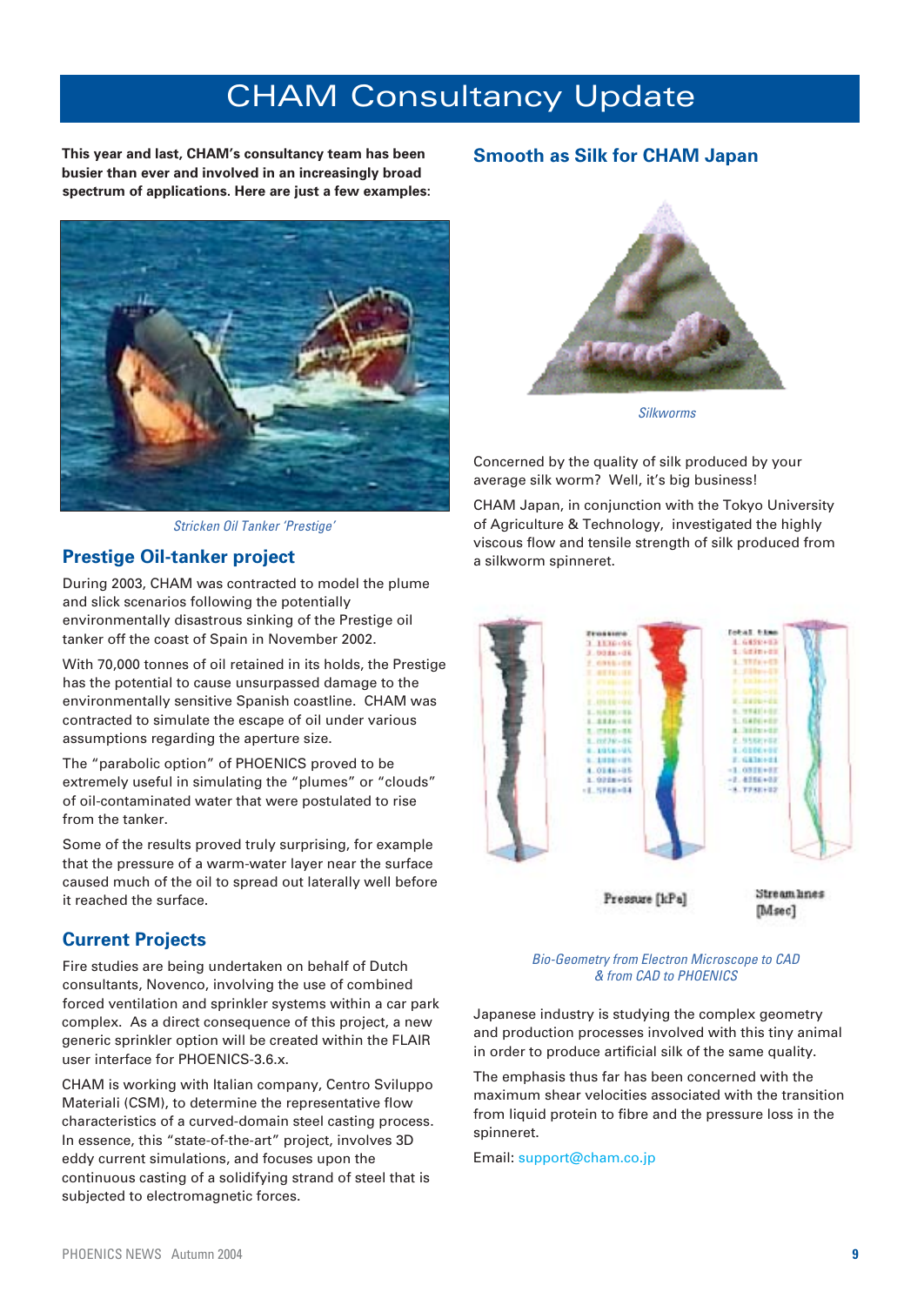## Ventilation of a Car Park

**PHOENICS has become increasingly popular for car park ventilation and fire hazard studies. The following case, by Van Hooft BV, concerns the air and smoke flow in a car park using mechanical ventilation under maximum ventilation conditions, with and without a car fire.**

### **Description of the model**

At one side of the garage, ventilation shafts have been provided. One is used for regular ventilation while the others are used during a fire-alarm emergency. The open entrance of the garage is opposite. To support air-flow and to hold smoke flowing freely through the garage, a ventilation system is installed and switched on according to the event. The fans used are bi-directional.



*Floor plan with car (fire) and fans*

In addition to the shaft fans, under-ceiling fans are distributed for regular ventilation and to stop further smoke-movement.

In this case, the garage is free of parked cars, considered as a worst-case scenario as the ventilation system has to handle a larger air volume. The car fire has been represented at the moment that the fire size and smoke supply are at their maximum.

### **Calculations**

Two cases have been calculated: 1) fire alarm with maximum ventilation, and 2) regular ventilation.

Regular ventilation - In relation to the health of human beings, an excess of exhaust gas concentration has to be avoided. There has to be an adequate air movement to avoid the existence of dead zones as much as possible. The amount of air movement is determined by the calculated velocity.

### **Fire alarm**

During a fire alarm, the ventilation system has to keep the garage free of smoke in such a way that suppression by the fire brigade is possible. The chosen flow direction for emergency ventilation depends upon the location of the fire.



*Top-view smoke temperature (°C) -car fire and maximum ventilation-*

![](_page_9_Picture_15.jpeg)

#### *Top-view air movement (m/s) -regular ventilation*

#### **Valuation**

The cases are evaluated by means of the calculated smoke temperature, flow direction, the spread of smoke and the air velocity. The result shows the movement of the smoke in the planned direction. Smoke leaves the garage by the entrance. Just a small amount moves in the opposite way. A big part of the garage is without smoke and permits the fire brigade to enter the garage. Also the temperature is within acceptable limits. The second calculation shows the air movement by means of the velocity. Except in one small part of the garage, the air movement is acceptable.

Willem-Jan Franssen Adviesbureau Van Hooft Email: WjFranssen@vanhooft.nl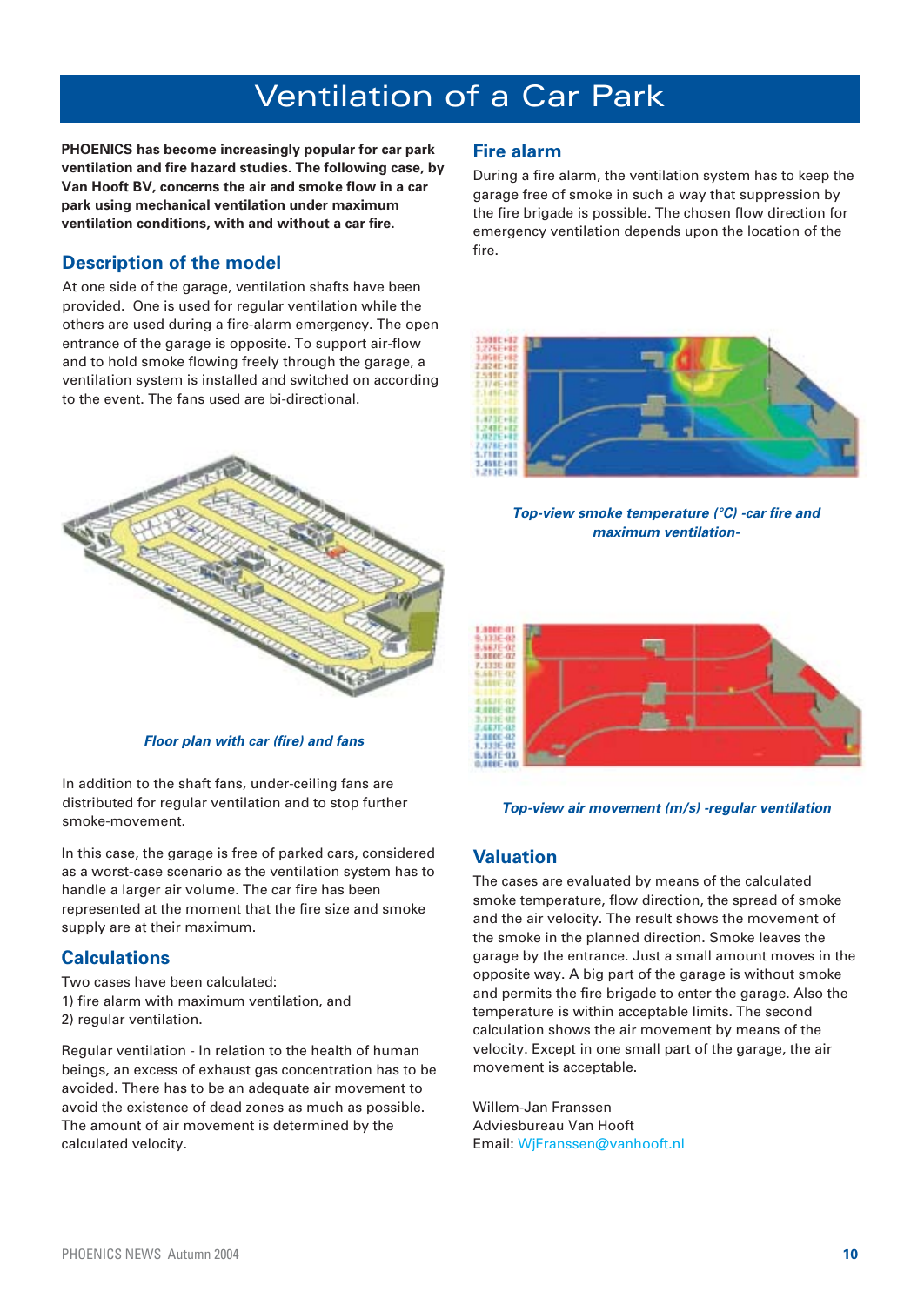### New Agents

#### **CHAM has appointed new agents to supplement its distribution network.**

In the Far East we are now working with UIT Inc. UIT was founded in 1997 as a sales and marketing firm for advanced computer solutions.

Headed by Dr ST Kim, UIT Inc is the largest independent engineering solution provider for the region.

#### Email: uitinc@uitsolutions.com

For the Middle East region, we are pleased to welcome Locke-Carey Fire Consultants (LCFSC) operating out of Dubai. Long-standing users of PHOENICS here in the UK, LCFSC has readily grasped the opportunity to add a PHOENICS distributorship to its portfolio of services throughout the Middle East.

During October a fire-related conference will be held in Sharjah with involvement of the Society of Engineers. It will feature PHOENICS-applications material presented by LCFSC.

Email: lcfsc@emirates.net.ae

### Agents' News

#### **CHEMTECH will be exhibiting at "Rio Oil & Gas" taking place at Riocentro, from October 4 - 7 2004.**

At the event, CHEMTECH will promote the "First CFD CHEMTECH/PHOENICS Challenge" - a pioneering initiative that has been arousing great interest.

Chemical-engineering graduate students from different universities of the State of Rio de Janeiro will use PHOENICS to solve a real industrial problem set by CHEMTECH,

CHEMTECH itself has used PHOENICS for over nine years in its solutions for major oil, chemical, and petrochemical industries.

![](_page_10_Picture_13.jpeg)

This is a unique experience for students to access an effective, high-functionality tool and to be able to count on CHEMTECH technical support and training material. Prizes will be awarded for the three winning teams.

CHEMTECH's next training course dates are October 18 to 22. Everyone can participate, whether a university student or a commercial client.

Contact: Rebecca Ratto, Marketing CHEMTECH - A Siemens Company Email: rebecca.ratto@chemtech.com.br

### **C-DAC (Centre for the Development of Advanced Computing)**

**During May 2004, CHAM agents, C-DAC, recruited Mr L Umashankar to provide sales and technical support services for its Indian customer base.**

From 23-27 August 2004, a 5-day CFDworkshop & training course was held at C-DAC Pune in association with the Indian Institute of Technology, Bombay (IITB).

Over the first 2 days the programme covered fundamental lectures on CFD. This was followed by a demonstration of PHOENICS cases and tutorials and IITZeus (a CFD grid generation package developed by IITB). Multi-block BFC grids were generated using IITZeus for use with the PHOENICS solver.

Email: cfd@cdacindia.com

![](_page_10_Picture_22.jpeg)

**CHAM Agent Ingenieurbüro a-CFD invites users and interested persons to a PHOENICS-Day on Numerical Simulations in Buildings and the Environment**

Date: 26/10/2004, Time: 10a.m. to 7p.m.

Location: Essen Technology and Research Centre, Kruppstr. 82-100 (ETEC), 45145 Essen, Germany.

Topics:

- Flow-Simulation in Buildings:
- Flow-Simulation around Buildings
- Wind-Simulation in Environmental Studies
- Integrating geographic information systems (GIS) with CFD
- Overview of radiation models for HVAC and environmental applications

Conference fee: 70 EUR incl. VAT for meal, refreshments and conference proceedings.

Hans-W. Mindt, Ingenieurbüro a-CFD Email: hw.mindt@a-cfd.de Tel. +49 201 8127 223